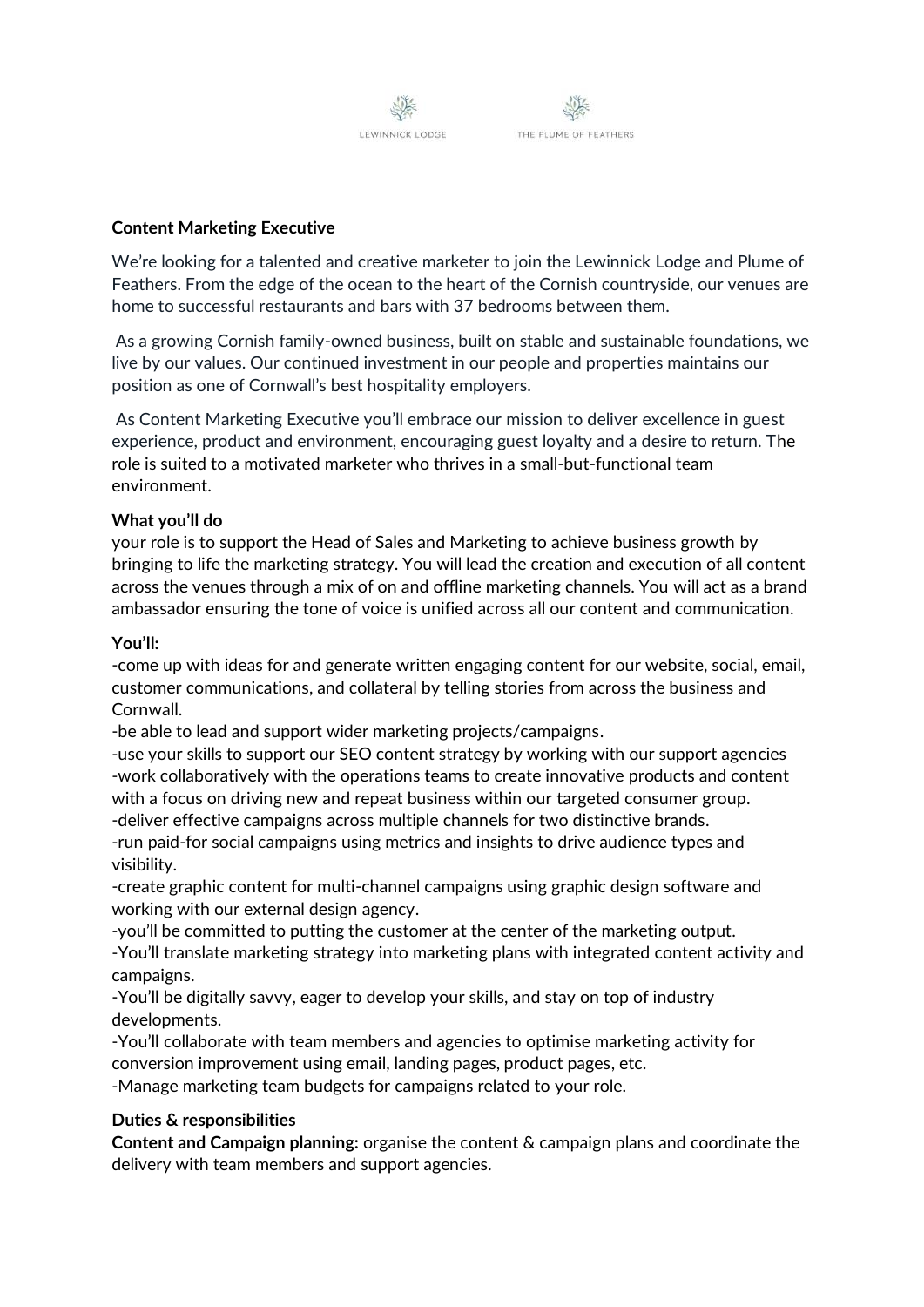**Third Parties:** organise and oversee our partner listings finding ways to collaborate and get the most from our memberships.

**Email marketing**: Write and create marketing emails, assist with the organisation and review of automated marketing emails, using our CRM software, Airship.

**Social Media;** Create and execute content plans for our organic social media platforms (Twitter, Facebook, LinkedIn, and Instagram). Run paid campaigns to drive visibility and revenue using data and insights to drive audiences and placements. Management of our community's social media.

**Copywriting & Proofing;** Write clear, consistent, and original copy, conveying our key brand messages and tone of voice across all marketing channels.

**SEO:** Proactively take part in our SEO strategy (keywords, optimisation, etc) working with our desired agency.

**Website:** Update and maintain our websites regularly, using data and products to drive content, on new and existing pages.

**Graphic Design:** You'll be competent in creating visuals that are on brand and compelling, working with an agency where necessary.

**Projects:** have proactive involvement in marketing projects assisting with the creation of briefs to execution.

**Partnerships and collaborations:** Seek out potential influencers, media types, and like-minded businesses to collaborate with in line with the content strategy and plans.

**Video and photoshoots;** manage large visual content creation projects from brief to operational plans, working with an external team of photographers, videographers, and graphic designers

**UKGDPR**: You'll have a good understanding of UKGDPR and assist the Head of Marketing and Sales to promote the safekeeping of all guest data held across the company.

**Team:** work with, communicate and inspire the operational teams to bring to life the brand identity.

**Metrics:** Produce monthly reports for the team using industry and company KPIs

# **Skills requirements**

-excellent writing, editing, and proofreading skills with proven experience in copywriting necessary or similar role held.

-strong attention to detail; dotting the I's and crossing the t's.

-demonstrate a good understanding of the marketing campaign process.

-excellent communication skills with the ability to build positive relationships with other teams.

-self-motivated, self-starter.

-creative thinker.

-commercial acumen with an ability to use your initiative to make decisions.

-data-driven decision-maker.

-organised and independent worker with good time management skills.

-Expert user of a wide variety of marketing software communication platforms including content Management Software, email marketing tools, social media tools (including Meta Business Suite), Customer Relations Marketing software and analytics,

-Expert user of graphic design software including Canva & Easil.

-3 years plus experience in a similar marketing role.

-a positive outlook on life where kindness and integrity are high in your values

-a desire to drive a movement towards sustainable tourism.

# **Even better if you have:**

-previous experience in Google Analytics -previous experience in SE0 and/or PR